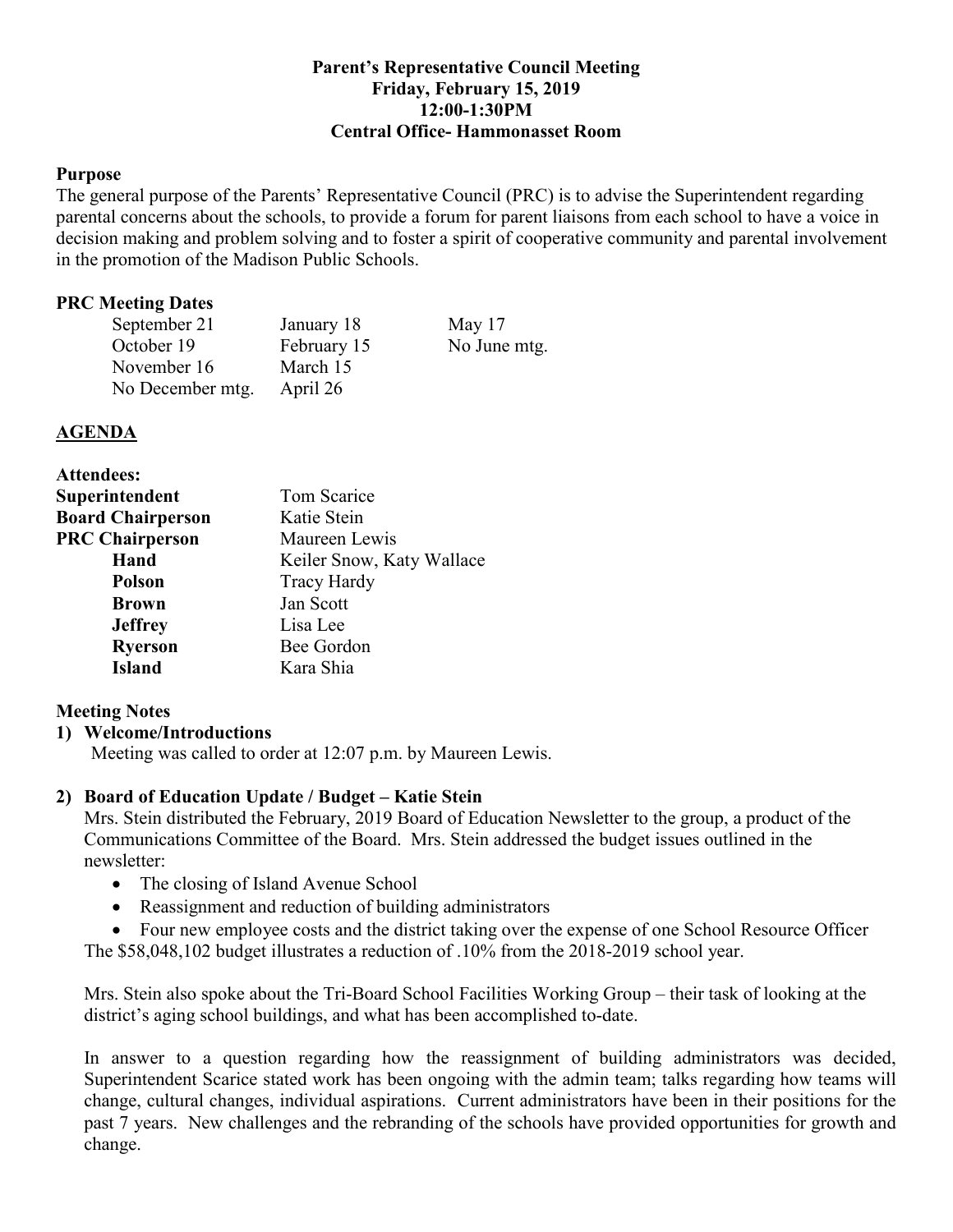**3) Superintendent's Report**

(Refer to comments above)

# **4) Review/ Approve Minutes**

Motion to approve January 18, 2019 meeting minutes by Bee Gordon,  $2<sup>nd</sup>$  by Keiler Snow, all in favor.

# **5) Round Table:**

**Polson:** Be Smart presentation scheduled for March 6. Water bottle fountain installed over the holidays.

**Ryerson:** Popcorn & movie night last Friday. Winter workshops have come to a close. Pancake and p.j. dinner scheduled for March 8<sup>th</sup>. Fun fair and Good to Grow scheduled. Mini-golf with Jeffrey on February 28.

**Hand:** The Guidance Department, as well as students, gave a presentation on Naviance at the February 5<sup>th</sup> PTO meeting. Mr. Salutari reported vaping incidents have decreased. Career fair scheduled for March 14<sup>th</sup>. Winter sports coming to an end. "Stress and Resilience" will be the topic at the next meeting, with focus on the "40 Assets". Katy Wallace and Keiler Snow have been asked to participate in the Assistant Principal search process.

**Jeffrey:** PTO Be Smart campaign presentation next Wednesday; Ryerson and Island have been invited to attend. Family Math night scheduled for January 31. Mini golf with Island to occur on March 1.

**IAS:** Students wrote letters to their bus drivers to "fill their buckets" with appreciation. Students also made Valentines for the seniors in February and will write "you matter" letters to the person of their choice in March. Working with Jeffrey on the mini-golf event. Working to set-up a joint PTO meeting.

**Brown:** Book fair taking place in March; PTO hosting a pizza dinner during the fair. Three students approached Mrs. Phelps about having a movie night fundraiser to benefit the Branford Food Pantry. Planning for Spring Fling. Family math night successful.

### **6) Subcommittee Reports**

**Island – Food Services**: no update.

**Ryerson – Transportation Council**: no update; meeting occurring this week.

**Polson – MYFS**: Meeting cancelled.

**Brown – K12 Art Show Hospitality**: no report.

# **Jeffrey – Custodian Appreciation:** no report.

Maureen Lewis discussed the February 8<sup>th</sup> PTO Treasurers meeting. Two schools were unable to attend; trying to schedule another meeting on March  $1<sup>st</sup>$  with the PTO Presidents to consider the following:

• What to do with individual PTO budgets when combining schools. Should each school plan on reserving a percentage to send to the schools based on percentage of students? How would this figure be calculated? Perhaps agree on PTO carry over/start-up funds should be a consideration? Another option is to have no reserve for this purpose. IAS will spend down budget and remaining funds will transfer accordingly with students.